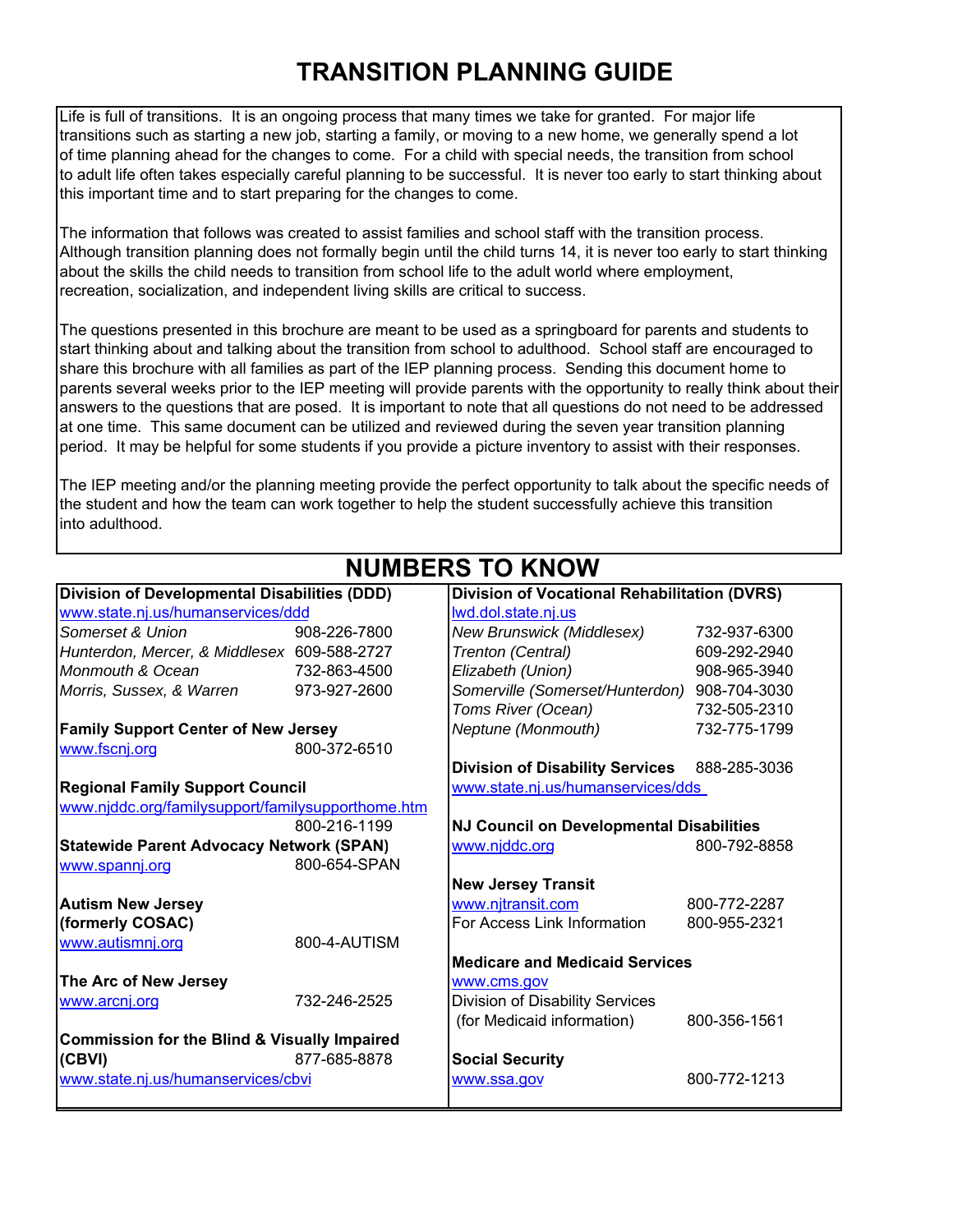## **TRANSITION PLANNING QUESTIONS FOR PARENTS**

*Think about these areas of adult life: Work; where someone lives; recreation (what someone does for fun and relaxation); socializing (family, friends, community connections); and independent living*

- Ο What would you like your child to be doing in each of these areas a year after they have graduated from high school? 5 years? 10 years?
- Ο What do you think your child would like to be doing in each of these areas? Think about what makes your child happy now. What does he/she enjoy doing? What are his/her strengths?
- Ο Work with your child to pick one goal for each of these areas. What needs to be done (at school and at home) to help reach this goal?
- Ο What are the barriers/fears for your child in the future? What skills need to be developed to address these barriers/fears?
- Ο How much supervision does your child need? What can he/she do independently?
- Ο What things are you currently doing for your child that you wish he/she could do for him/herself?
- Ο What types of things interest and motivate your child?
- Ο What do you need help with?

*Being an informed consumer is important. Do you know about the range of services that might be available after your child graduates?*

- Ο Are you registered with DDD? DVR? What services are you registered for/waiting to receive?
- Ο Do you have information about obtaining guardianship of your son/daughter once they turn 18?
- Ο Are you aware of other resources (The Arc, Autism New Jersey,, The Family Support Center of NJ, etc.) that can provide support, information, and other services?
- Ο Do you need help contacting these places? Have you identified a person who can assist you if needed?
- Ο Have you identified someone who can be a knowledgeable resource person for you? Maybe this person is an experienced parent who has successfully navigated the system and/or a case manager, a relative, or a social worker.
- Ο Are you aware of assistance provided through Medicaid and Social Security?
- Ο Do you know about the different types of employment and living settings that might be available (sheltered workshops, supported employment, group homes, supervised living, etc.)? Do you know what is required to access these employment and living arrangements?
- Ο Are you aware of transportation resources to access community sites?